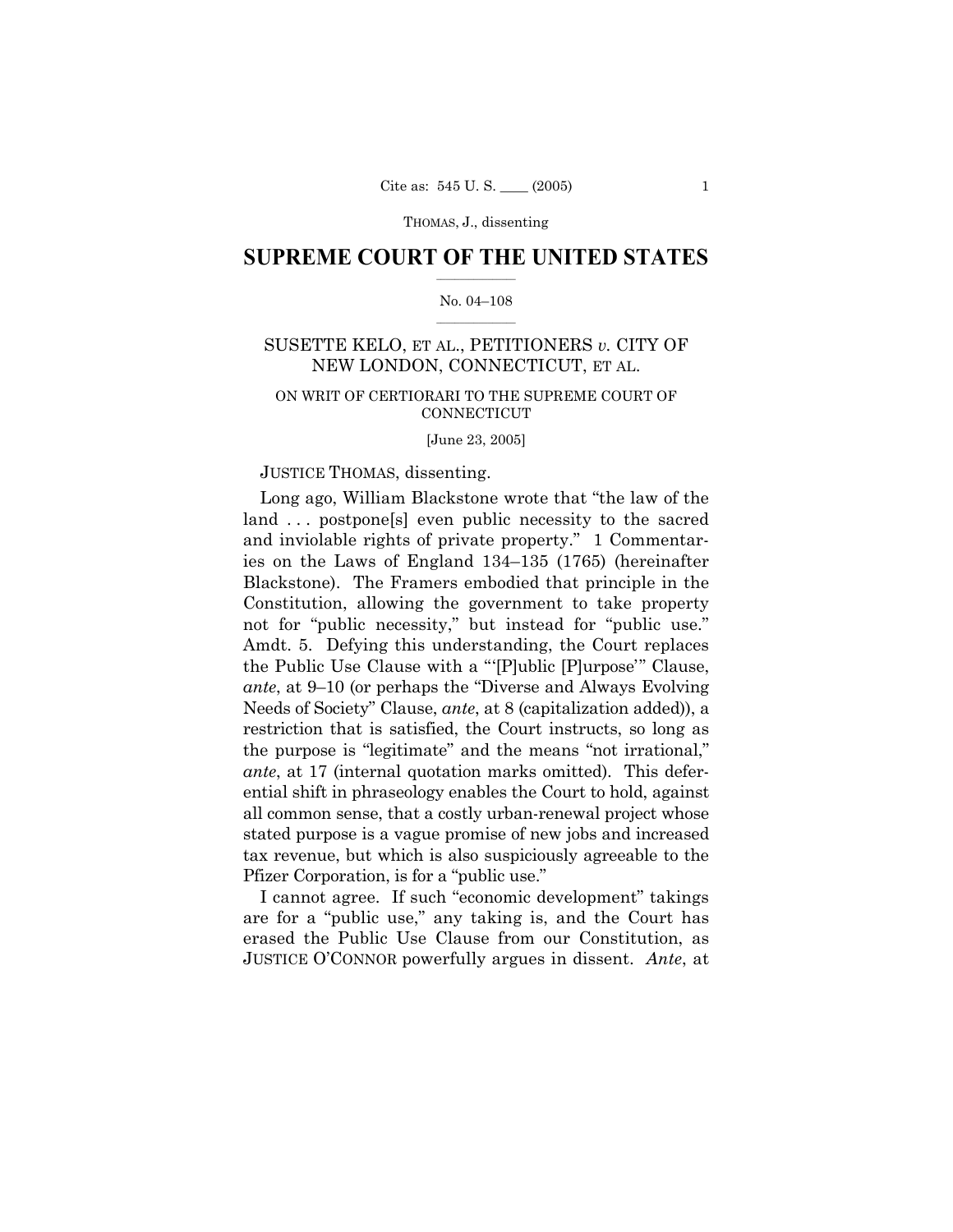### THOMAS, J., dissenting

 $1-2$ , 8–13. I do not believe that this Court can eliminate liberties expressly enumerated in the Constitution and therefore join her dissenting opinion. Regrettably, however, the Court's error runs deeper than this. Today's decision is simply the latest in a string of our cases construing the Public Use Clause to be a virtual nullity, without the slightest nod to its original meaning. In my view, the Public Use Clause, originally understood, is a meaningful limit on the government's eminent domain power. Our cases have strayed from the Clause's original meaning, and I would reconsider them.

I

The Fifth Amendment provides:

ìNo person shall be held to answer for a capital, or otherwise infamous crime, unless on a presentment or indictment of a Grand Jury, except in cases arising in the land or naval forces, or in the Militia, when in actual service in time of War or public danger; nor shall any person be subject for the same offence to be twice put in jeopardy of life or limb, nor shall be compelled in any criminal case to be a witness against himself, nor be deprived of life, liberty, or property, without due process, of law; *nor shall private property be taken for public use, without just compensation.*" (Emphasis added.)

It is the last of these liberties, the Takings Clause, that is at issue in this case. In my view, it is "imperative that the Court maintain absolute fidelity to" the Clause's express limit on the power of the government over the individual, no less than with every other liberty expressly enumerated in the Fifth Amendment or the Bill of Rights more generally. *Shepard* v. *United States,* 544 U. S. \_\_\_, \_\_\_ (2005) (slip op., at 2) (THOMAS, J., concurring in part and concurring in judgment) (internal quotation marks omitted).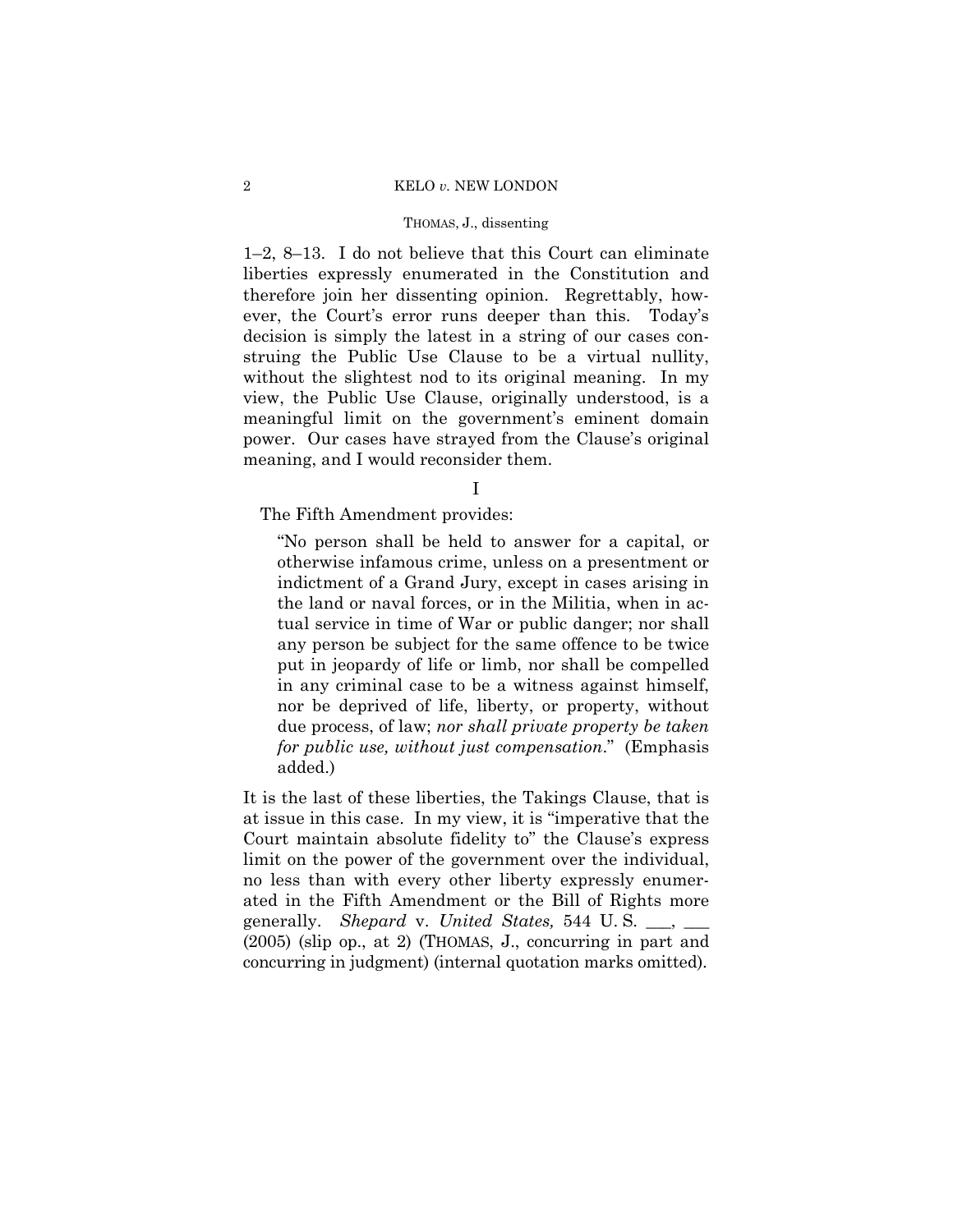Though one component of the protection provided by the Takings Clause is that the government can take private property only if it provides "just compensation" for the taking, the Takings Clause also prohibits the government from taking property except "for public use." Were it otherwise, the Takings Clause would either be meaningless or empty. If the Public Use Clause served no function other than to state that the government may take property through its eminent domain power—for public or private uses—then it would be surplusage. See *ante*, at 3– 4 (OíCONNOR, J., dissenting); see also *Marbury* v. *Madison*, 1 Cranch 137, 174 (1803) ("It cannot be presumed that any clause in the constitution is intended to be without effectî); *Myers* v. *United States,* 272 U. S. 52, 151 (1926). Alternatively, the Clause could distinguish those takings that require compensation from those that do not. That interpretation, however, "would permit private property to be taken or appropriated for private use without any compensation whatever.î *Cole* v. *La Grange,* 113 U. S. 1, 8 (1885) (interpreting same language in the Missouri Public Use Clause). In other words, the Clause would require the government to compensate for takings done ìfor public use,î leaving it free to take property for purely private uses without the payment of compensation. This would contradict a bedrock principle well established by the time of the founding: that all takings required the payment of compensation. 1 Blackstone 135; 2 J. Kent, Commentaries on American Law 275 (1827) (hereinafter Kent); J. Madison, for the National Property Gazette, (Mar. 27, 1792), in 14 Papers of James Madison 266, 267 (R. Rutland et al. eds. 1983) (arguing that no property "shall be taken *directly* even for public use without indemnification to the owner").<sup>1</sup> The Public Use Clause, like the

óóóóóó

<sup>1</sup>Some state constitutions at the time of the founding lacked just compensation clauses and took property even without providing com-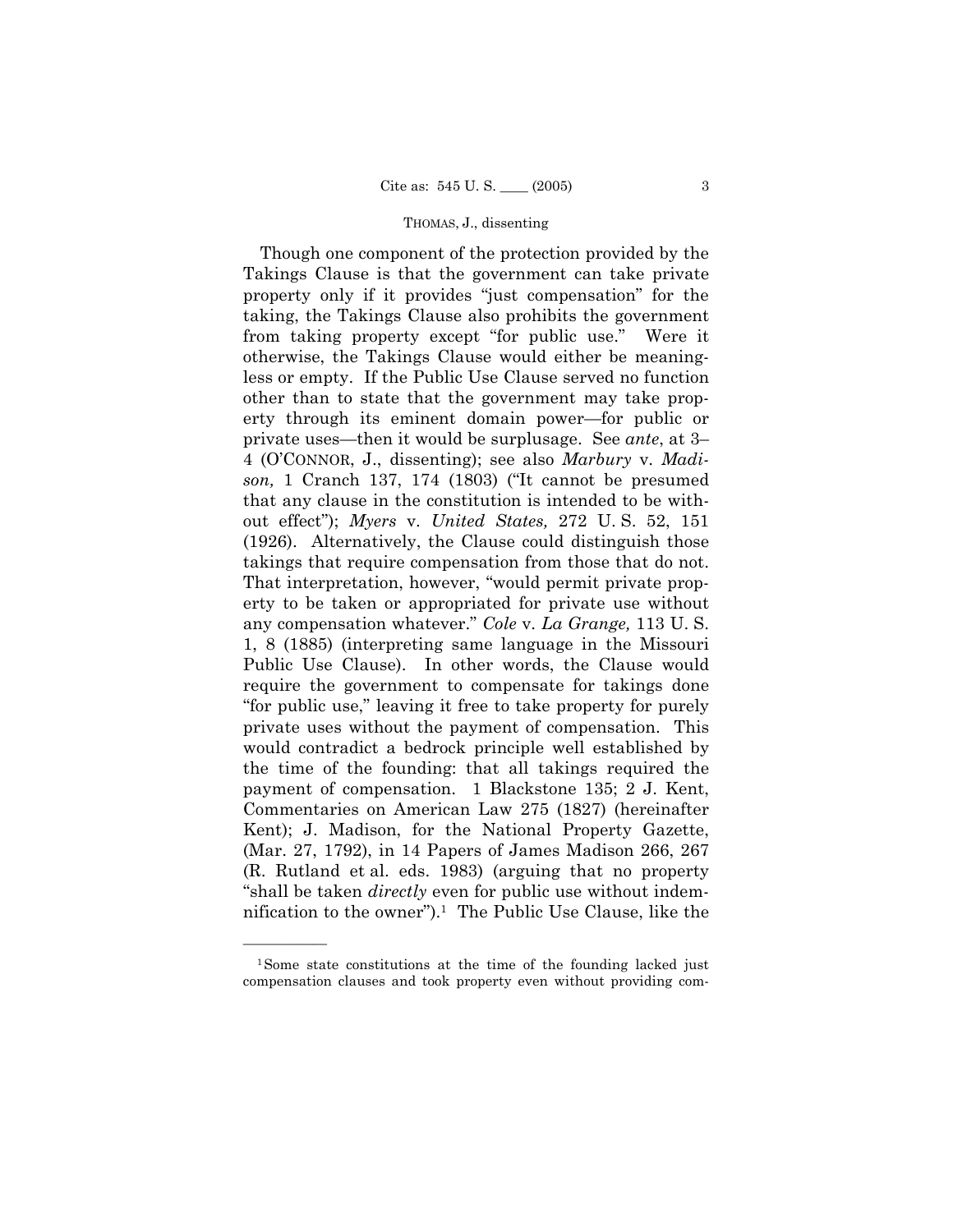### THOMAS, J., dissenting

Just Compensation Clause, is therefore an express limit on the government's power of eminent domain.

The most natural reading of the Clause is that it allows the government to take property only if the government owns, or the public has a legal right to use, the property, as opposed to taking it for any public purpose or necessity whatsoever. At the time of the founding, dictionaries primarily defined the noun "use" as "[t] he act of employing any thing to any purpose." 2 S. Johnson, A Dictionary of the English Language 2194 (4th ed. 1773) (hereinafter Johnson). The term "use," moreover, "is from the Latin *utor*, which means 'to use, make use of, avail one's self of, employ, apply, enjoy, etc." J. Lewis, Law of Eminent Domain §165, p. 224, n. 4 (1888) (hereinafter Lewis). When the government takes property and gives it to a private individual, and the public has no right to use the property, it strains language to say that the public is "employing" the property, regardless of the incidental benefits that might accrue to the public from the private use. The term "public use," then, means that either the government or its citizens as a whole must actually "employ" the taken property. See  $id$ , at 223 (reviewing founding-era dictionaries).

Granted, another sense of the word "use" was broader in meaning, extending to "[c]onvenience" or "help," or "[g]ualities that make a thing proper for any purpose." 2 Johnson 2194. Nevertheless, read in context, the term "public use" possesses the narrower meaning. Elsewhere, the Constitution twice employs the word "use," both times in its narrower sense. Claeys, Public-Use Limitations and Natural Property Rights, 2004 Mich. St. L. Rev. 877, 897

pensation. See Lucas v. South Carolina Coastal Council, 505 U.S. 1003, 1056–1057 (1992) (Blackmun, J., dissenting). The Framers of the Fifth Amendment apparently disagreed, for they expressly prohibited uncompensated takings, and the Fifth Amendment was not incorporated against the States until much later. See id., at 1028, n. 15.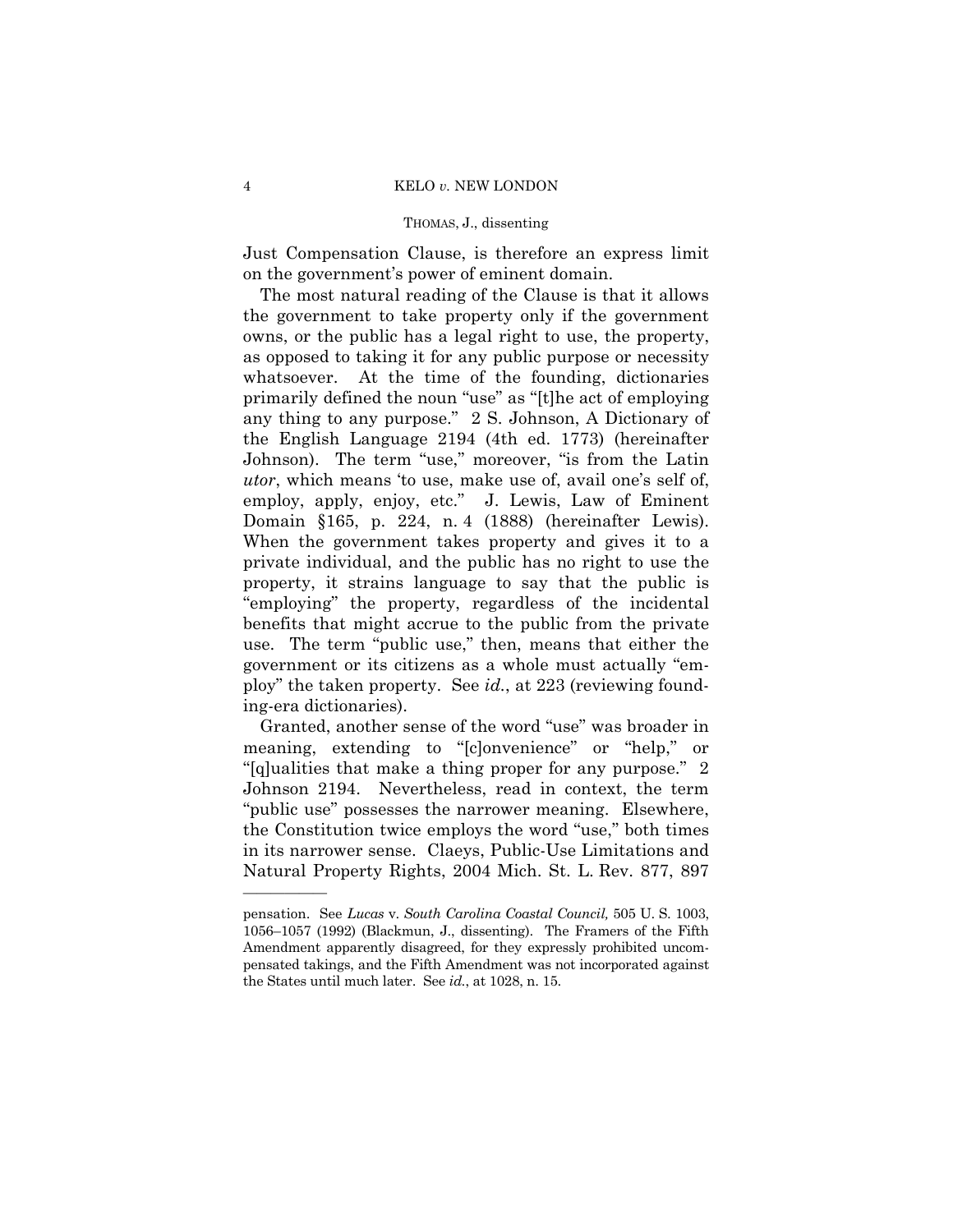(hereinafter Public Use Limitations). Article 1, §10 provides that "the net Produce of all Duties and Imposts, laid by any State on Imports or Exports, shall be for the Use of the Treasury of the United States," meaning the Treasury itself will control the taxes, not use it to any beneficial end. And Article I, §8 grants Congress power "[t] o raise and support Armies, but no Appropriation of Money to that Use shall be for a longer Term than two Years." Here again, "use" means "employed to raise and support Armies," not anything directed to achieving any military end. The same word in the Public Use Clause should be interpreted to have the same meaning.

Tellingly, the phrase "public use" contrasts with the very different phrase "general Welfare" used elsewhere in the Constitution. See *ibid.* ("Congress shall have Power" To ... provide for the common Defence and general Welfare of the United States"; preamble (Constitution established "to promote the general Welfare"). The Framers would have used some such broader term if they had meant the Public Use Clause to have a similarly sweeping scope. Other founding-era documents made the contrast between these two usages still more explicit. See Sales, Classical Republicanism and the Fifth Amendment's "Public Use" Requirement, 49 Duke L. J. 339, 368 (2000) (hereinafter Sales) (noting contrast between, on the one hand, the term "public use" used by 6 of the first 13 States and, on the other, the terms "public exigencies" employed in the Massachusetts Bill of Rights and the Northwest Ordinance, and the term "public necessity" used in the Vermont Constitution of 1786). The Constitution's text, in short, suggests that the Takings Clause authorizes the taking of property only if the public has a right to employ it, not if the public realizes any conceivable benefit from the taking.

The Constitution's common-law background reinforces this understanding. The common law provided an express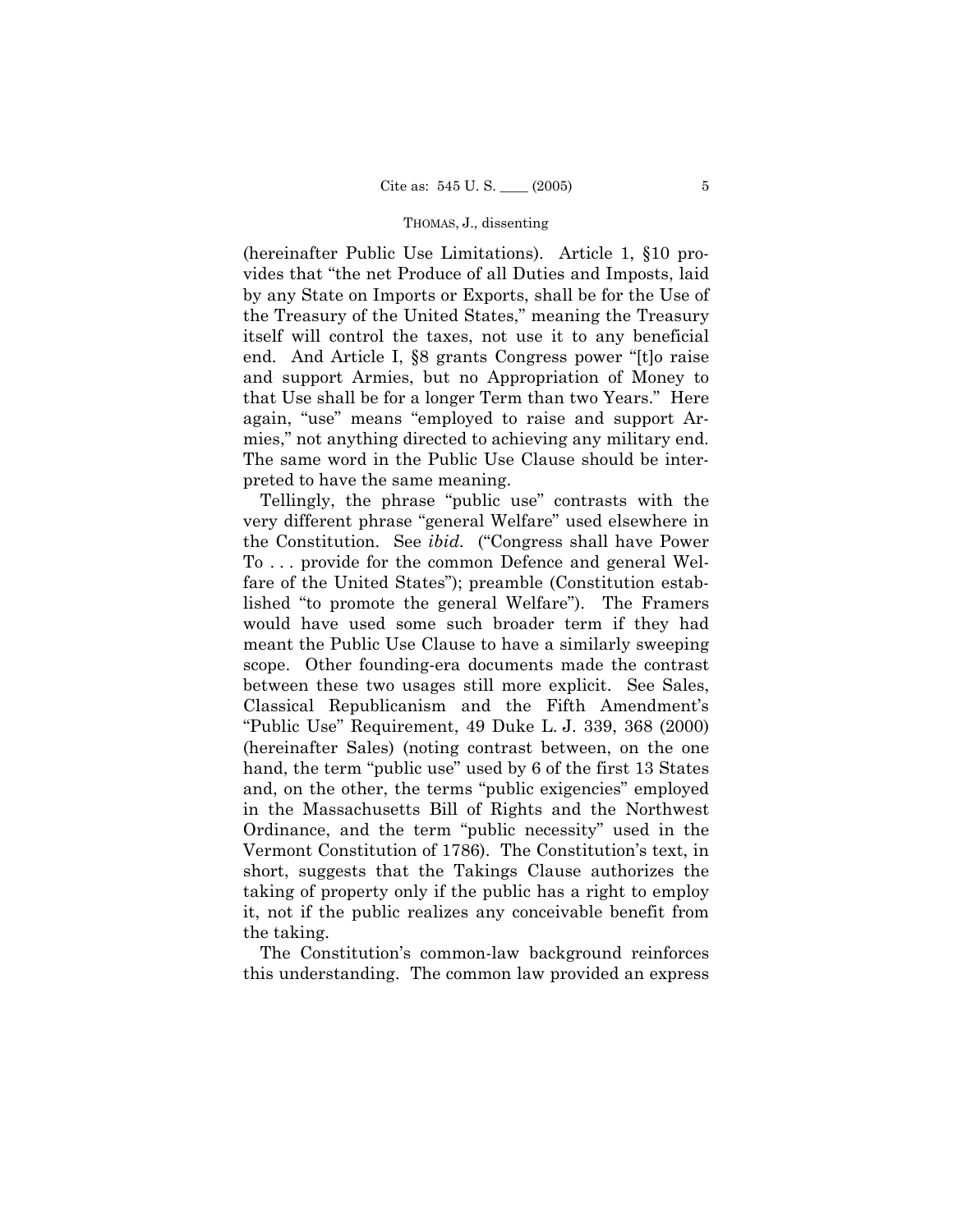### THOMAS, J., dissenting

method of eliminating uses of land that adversely impacted the public welfare: nuisance law. Blackstone and Kent, for instance, both carefully distinguished the law of nuisance from the power of eminent domain. Compare 1 Blackstone 135 (noting government's power to take private property with compensation), with  $3 \text{ id.}$ , at  $216$  (noting action to remedy "*public* ... nuisances, which affect the public and are an annoyance to all the king's subjects"); see also 2 Kent 274–276 (distinguishing the two). Blackstone rejected the idea that private property could be taken solely for purposes of any public benefit. "So great ... is the regard of the law for private property," he explained, "that it will not authorize the least violation of it; no, not even for the general good of the whole community." 1 Blackstone 135. He continued: "If a new road ... were to be made through the grounds of a private person, it might perhaps be extensively beneficial to the public; but the law permits no man, or set of men, to do this without the consent of the owner of the land." Ibid. Only "by giving [the landowner] full indemnification" could the government take property, and even then "[t]he public [was] now considered as an individual, treating with an individual for an exchange." *Ibid*. When the public took property, in other words, it took it as an individual buying property from another typically would: for one's own use. The Public Use Clause, in short, embodied the Framers' understanding that property is a natural, fundamental right, prohibiting the government from "takeling property" from A. and giv[ing] it to B." Calder v. Bull, 3 Dall. 386, 388 (1798); see also *Wilkinson v. Leland*, 2 Pet. 627, 658 (1829); Vanhorne's Lessee v. Dorrance, 2 Dall. 304, 311 (CC Pa. 1795).

The public purpose interpretation of the Public Use Clause also unnecessarily duplicates a similar inquiry required by the Necessary and Proper Clause. The Takings Clause is a prohibition, not a grant of power: The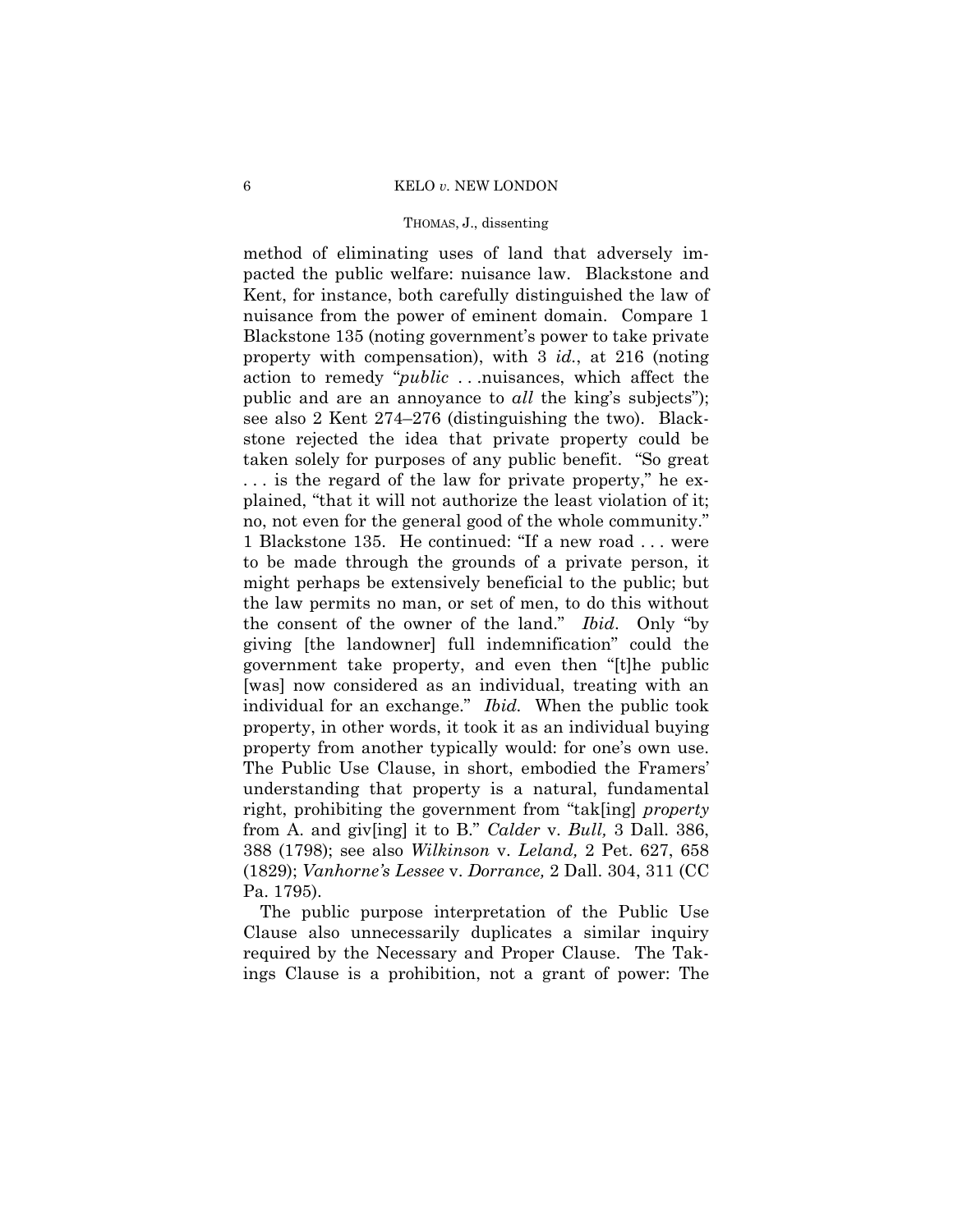Constitution does not expressly grant the Federal Government the power to take property for any public purpose whatsoever. Instead, the Government may take property only when necessary and proper to the exercise of an expressly enumerated power. See *Kohl* v. *United States,* 91 U.S. 367, 371–372 (1876) (noting Federal Governmentís power under the Necessary and Proper Clause to take property "needed for forts, armories, and arsenals, for navy-yards and light-houses, for custom-houses, postoffices, and court-houses, and for other public usesî). For a law to be within the Necessary and Proper Clause, as I have elsewhere explained, it must bear an "obvious, simple, and direct relation" to an exercise of Congress' enumerated powers, *Sabri* v. *United States,* 541 U. S. 600, 613 (2004) (THOMAS, J., concurring in judgment), and it must not "subvert basic principles of" constitutional design, *Gonzales* v. *Raich, ante,* at \_\_ (THOMAS, J., dissenting). In other words, a taking is permissible under the Necessary and Proper Clause only if it serves a valid public purpose. Interpreting the Public Use Clause likewise to limit the government to take property only for sufficiently public purposes replicates this inquiry. If this is all the Clause means, it is, once again, surplusage. See *supra*, at 3. The Clause is thus most naturally read to concern whether the property is used by the public or the government, not whether the purpose of the taking is legitimately public.

II

 Early American eminent domain practice largely bears out this understanding of the Public Use Clause. This practice concerns state limits on eminent domain power, not the Fifth Amendment, since it was not until the late 19th century that the Federal Government began to use the power of eminent domain, and since the Takings Clause did not even arguably limit state power until after the passage of the Fourteenth Amendment. See Note, The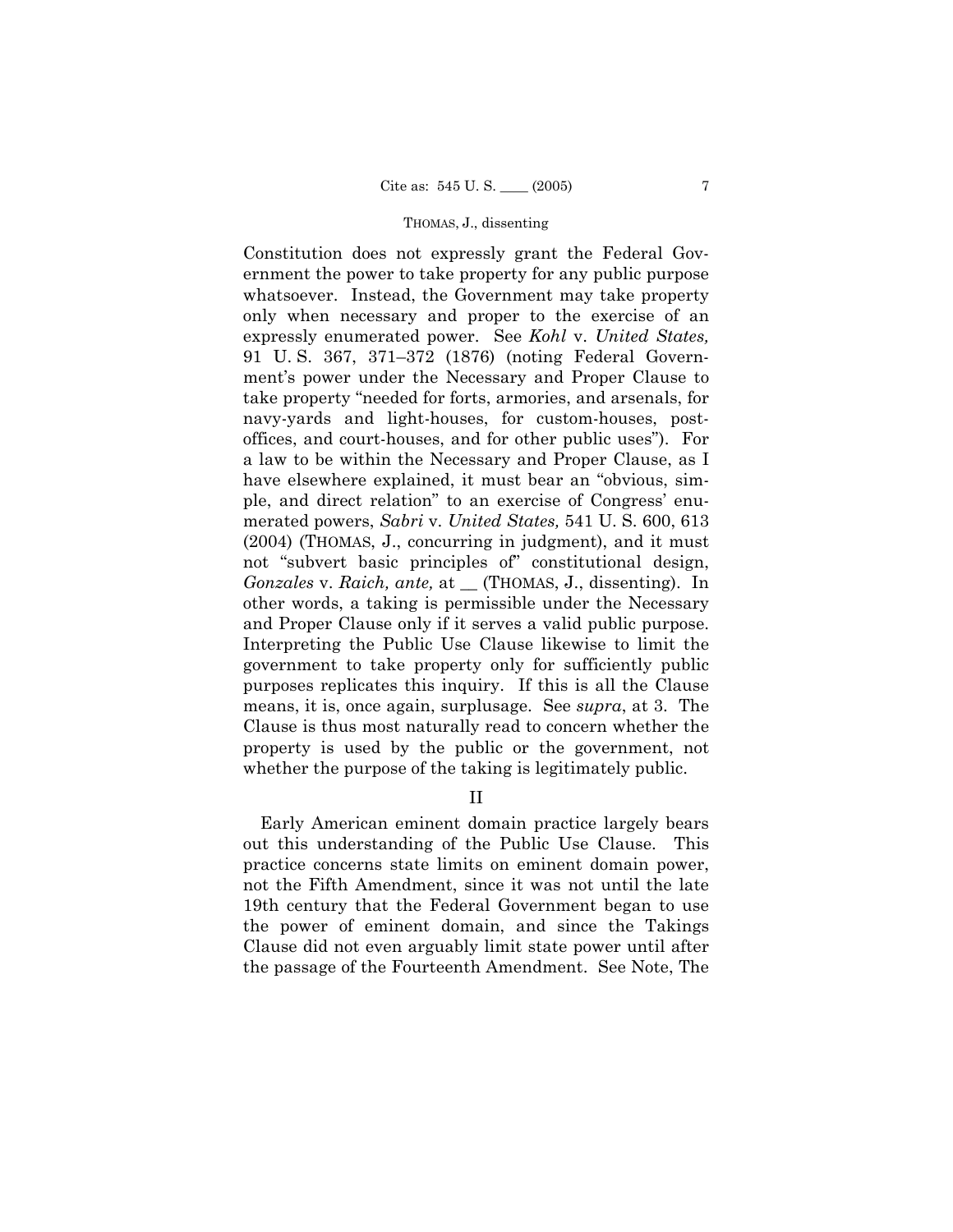### THOMAS, J., dissenting

Public Use Limitation on Eminent Domain: An Advance Requiem, 58 Yale L. J. 599, 599–600, and nn. 3–4 (1949); *Barron ex rel. Tiernan* v. *Mayor of Baltimore,* 7 Pet. 243,  $250-251$  (1833) (holding the Takings Clause inapplicable to the States of its own force). Nevertheless, several early state constitutions at the time of the founding likewise limited the power of eminent domain to "public uses." See Sales  $367-369$ , and n. 137 (emphasis deleted). Their practices therefore shed light on the original meaning of the same words contained in the Public Use Clause.

 States employed the eminent domain power to provide quintessentially public goods, such as public roads, toll roads, ferries, canals, railroads, and public parks. Lewis  $\S$ [166, 168–171, 175, at 227–228, 234–241, 243. Though use of the eminent domain power was sparse at the time of the founding, many States did have so-called Mill Acts, which authorized the owners of grist mills operated by water power to flood upstream lands with the payment of compensation to the upstream landowner. See, *e.g., id.*, ß178, at 245ñ246; *Head* v. *Amoskeag Mfg. Co.,* 113 U. S. 9,  $16-19$ , and n. (1885). Those early grist mills "were regulated by law and compelled to serve the public for a stipulated toll and in regular order," and therefore were actually used by the public. Lewis ß178, at 246, and n. 3; see also *Head*, *supra*, at 18–19. They were common carriers quasi-public entities. These were "public uses" in the fullest sense of the word, because the public could legally use and benefit from them equally. See Public Use Limitations 903 (common-carrier status traditionally afforded to "private beneficiaries of a state franchise or another form of state monopoly, or to companies that operated in conditions of natural monopoly").

To be sure, some early state legislatures tested the limits of their state-law eminent domain power. Some States enacted statutes allowing the taking of property for the purpose of building private roads. See Lewis ß167, at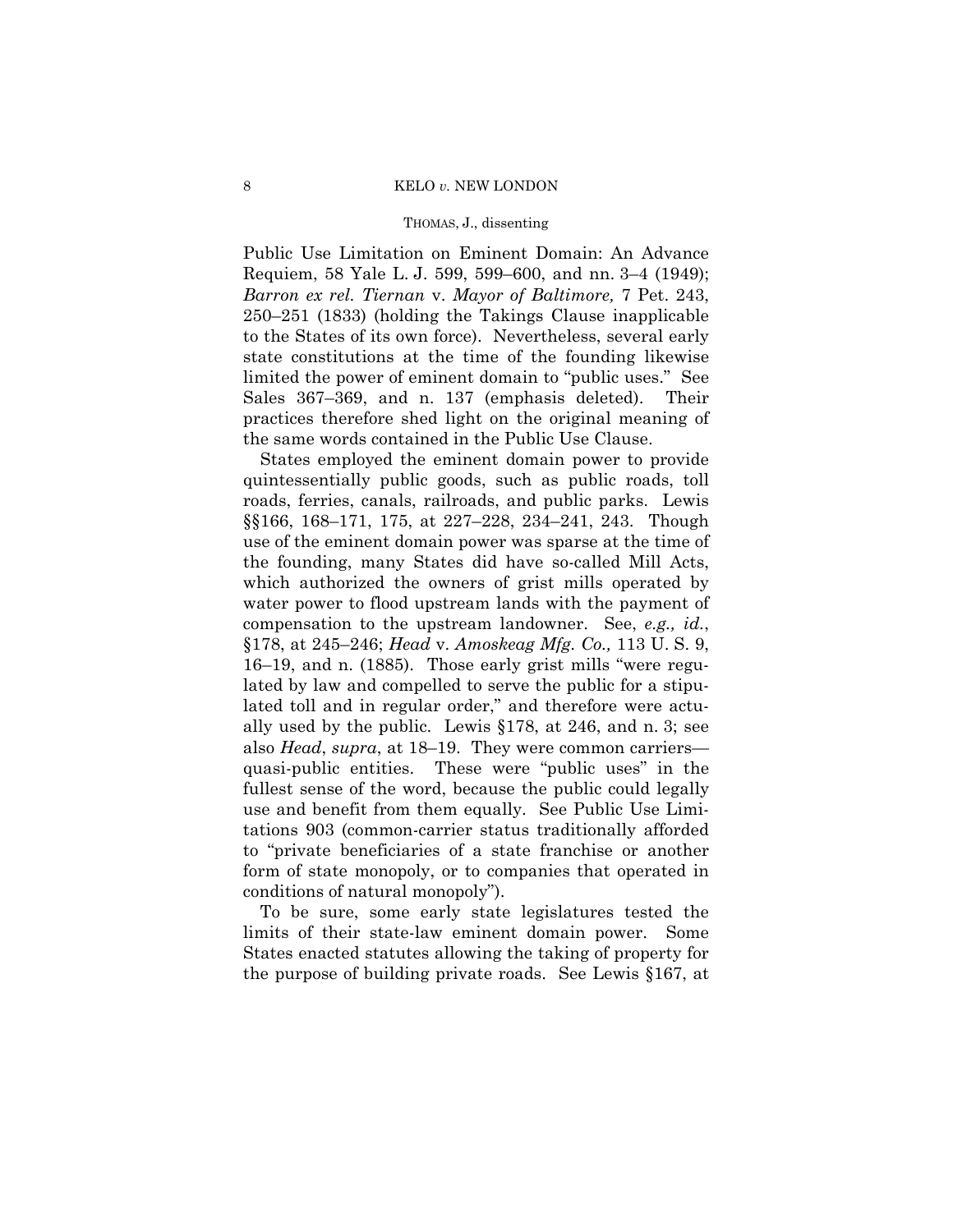230. These statutes were mixed; some required the private landowner to keep the road open to the public, and others did not. See id.,  $$167$ , at 230-234. Later in the 19th century, moreover, the Mill Acts were employed to grant rights to private manufacturing plants, in addition to grist mills that had common-carrier duties. See,  $e.g., M.$ Horwitz, The Transformation of American Law 1780– 1860, pp.  $51-52$  (1977).

These early uses of the eminent domain power are often cited as evidence for the broad "public purpose" interpretation of the Public Use Clause, see, e.g., ante, at 8, n. 8 (majority opinion); Brief for Respondents 30; Brief for American Planning Assn. et al. as Amici Curiae at 6–7, but in fact the constitutionality of these exercises of eminent domain power under state public use restrictions was a hotly contested question in state courts throughout the 19th and into the 20th century. Some courts construed those clauses to authorize takings for public purposes, but others adhered to the natural meaning of "public use." As

<sup>&</sup>lt;sup>2</sup> Compare ante, at 8, and n. 8 (majority opinion) (noting that some state courts upheld the validity of applying the Mill Acts to private purposes and arguing that the "use by the public' test" "eroded over time"), with, e.g., Ryerson v. Brown, 35 Mich. 333, 338–339 (1877) (holding it "essential" to the constitutionality of a Mill Act "that the statute should require the use to be public in fact; in other words, that it should contain provisions entitling the public to accommodations"); Gaylord v. Sanitary Dist. of Chicago, 204 Ill. 576, 581-584, 68 N. E. 522, 524 (1903) (same); Tyler v. Beacher, 44 Vt. 648, 652–656 (1871) (same); Sadler v. Langham, 34 Ala. 311, 332-334 (1859) (striking down taking for purely private road and grist mill); Varner v. Martin, 21 W. Va. 534, 546-548, 556-557, 566-567 (1883) (grist mill and private road had to be open to public for them to constitute public use); Harding v. Goodlett, 3 Yerg. 41, 53 (1832); Jacobs v. Clearview Water Supply Co., 220 Pa. 388, 393-395, 69 A. 870, 872 (1908) (endorsing actual public use standard); *Minnesota Canal & Power Co. v.* Koochiching Co., 97 Minn. 429, 449-451, 107 N.W. 405, 413 (1906) (same); *Chesapeake Stone Co. v. Moreland*, 126 Ky. 656, 663-667, 104 S. W. 762, 765 (Ct. App. 1907) (same); Note, Public Use in Eminent Domain, 21 N.Y. U. L. Q. Rev. 285, 286, and n. 11 (1946) (calling the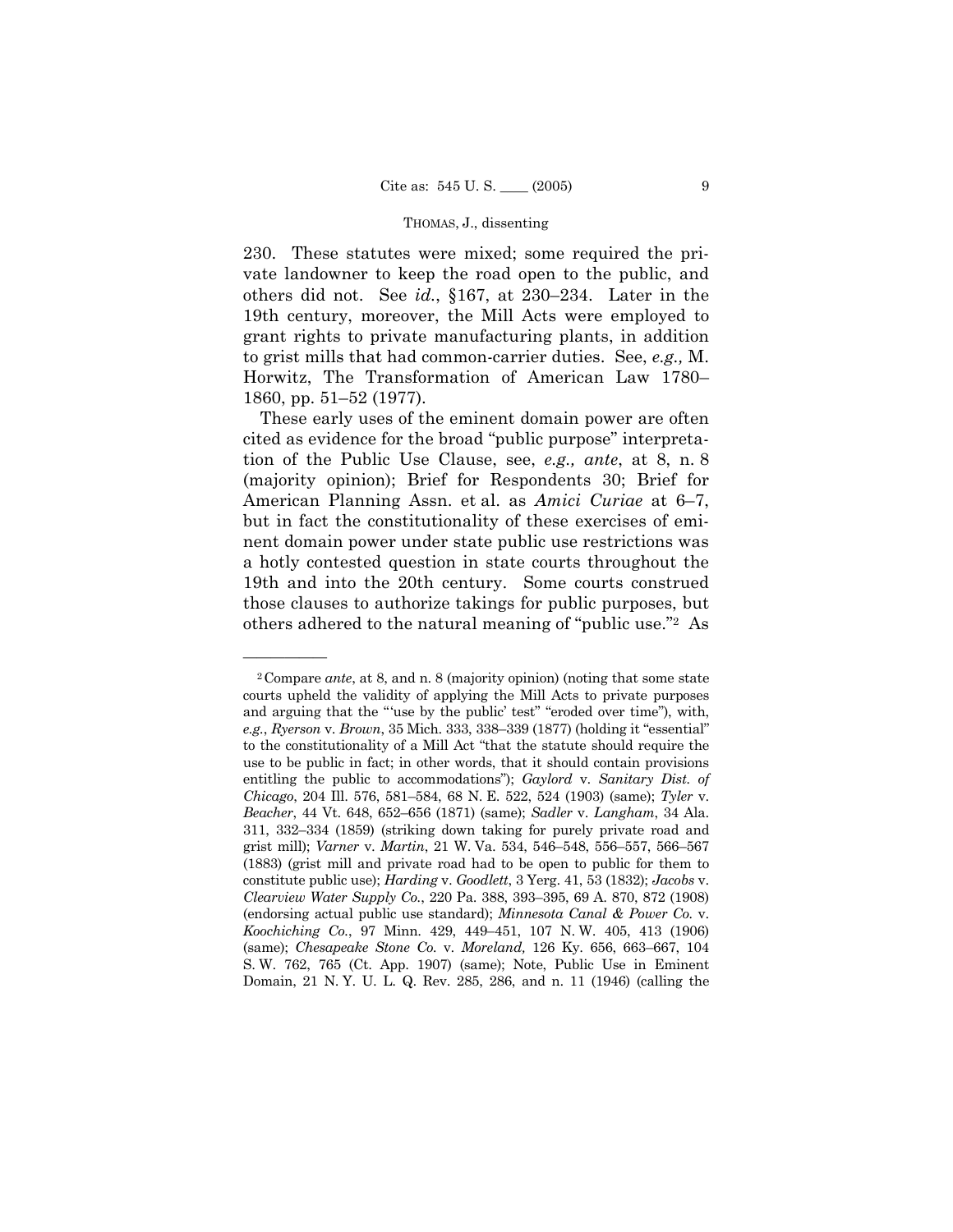noted above, the earliest Mill Acts were applied to entities with duties to remain open to the public, and their later extension is not deeply probative of whether that subsequent practice is consistent with the original meaning of the Public Use Clause. See *McIntyre* v. *Ohio Elections Commín,* 514 U. S. 334, 370 (1995) (THOMAS, J., concurring in judgment). At the time of the founding, "[b]usiness corporations were only beginning to upset the old corporate model, in which the raison d'être of chartered associations was their service to the public," Horwitz, *supra*, at  $49-50$ , so it was natural to those who framed the first Public Use Clauses to think of mills as inherently public entities. The disagreement among state courts, and state legislatures' attempts to circumvent public use limits on their eminent domain power, cannot obscure that the Public Use Clause is most naturally read to authorize takings for public use only if the government or the public actually uses the taken property.

### III

 Our current Public Use Clause jurisprudence, as the Court notes, has rejected this natural reading of the Clause. *Ante*, at 8–10. The Court adopted its modern reading blindly, with little discussion of the Clause's history and original meaning, in two distinct lines of cases: first, in cases adopting the "public purpose" interpretation of the Clause, and second, in cases deferring to legislatures' judgments regarding what constitutes a valid public purpose. Those questionable cases converged in the boundlessly broad and deferential conception of "public use" adopted by this Court in *Berman* v. *Parker*, 348 U.S. 26 (1954), and *Hawaii Housing Authority* v. *Midkiff,* 467 U. S. 229 (1984), cases that take center stage in the Court's opinion. See *ante*, 10–12. The weakness of those

óóóóóó

actual public use standard the "majority view" and citing other cases).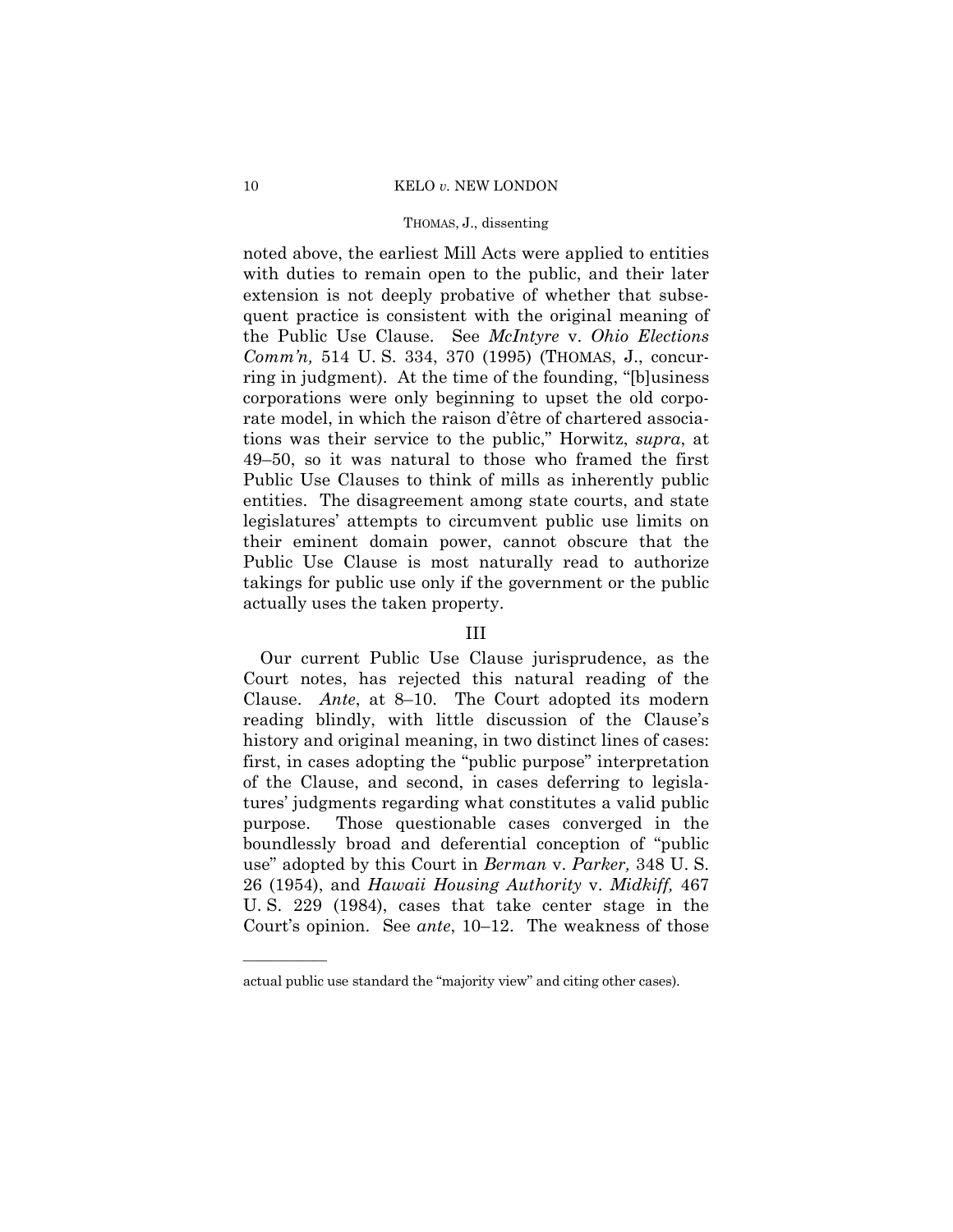two lines of cases, and consequently *Berman* and *Midkiff*, fatally undermines the doctrinal foundations of the Court's decision. Today's questionable application of these cases is further proof that the "public purpose" standard is not susceptible of principled application. This Court's reliance by rote on this standard is ill advised and should be reconsidered.

A

As the Court notes, the "public purpose" interpretation of the Public Use Clause stems from *Fallbrook Irrigation Dist.* v. *Bradley*, 164 U. S. 112, 161–162 (1896). *Ante*, at 11. The issue in *Bradley* was whether a condemnation for purposes of constructing an irrigation ditch was for a public use. 164 U. S., at 161. This was a public use, Justice Peckham declared for the Court, because "[t]o irrigate and thus to bring into possible cultivation these large masses of otherwise worthless lands would seem to be a public purpose and a matter of public interest, not confined to landowners, or even to any one section of the State." *Ibid.* That broad statement was dictum, for the law under review also provided that "[a]ll landowners in the district have the right to a proportionate share of the water."  $Id.$ , at 162. Thus, the "public" did have the right to use the irrigation ditch because all similarly situated members of the public—those who owned lands irrigated by the ditch-had a right to use it. The Court cited no authority for its dictum, and did not discuss either the Public Use Clause's original meaning or the numerous authorities that had adopted the "actual use" test (though it at least acknowledged the conflict of authority in state courts, see *id.*, at 158; *supra*, at 9, and n. 2). Instead, the Court reasoned that "[t]he use must be regarded as a public use, or else it would seem to follow that no general scheme of irrigation can be formed or carried into effect." *Bradley*, *supra*, at 160–161. This is no statement of con-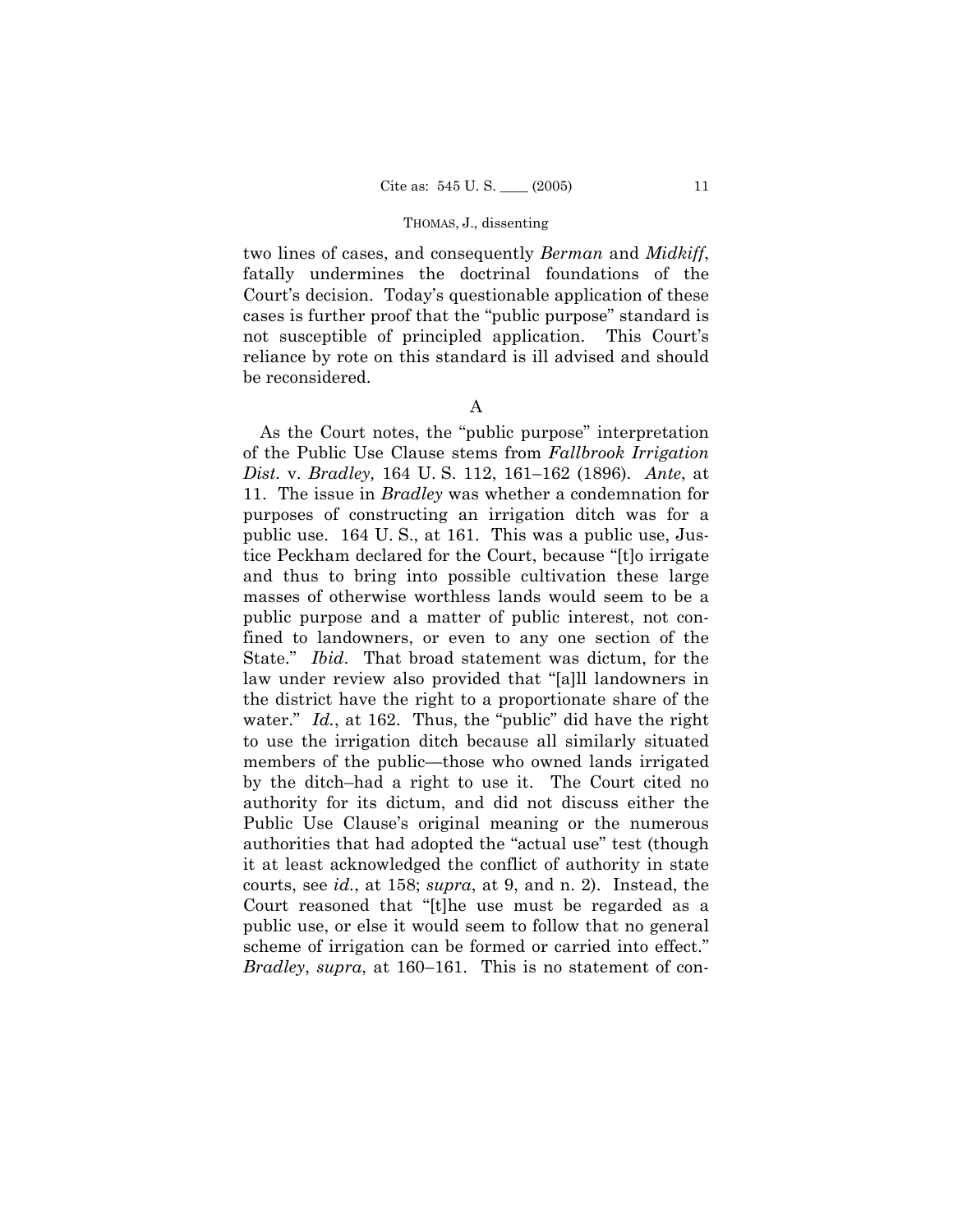stitutional principle: Whatever the utility of irrigation districts or the merits of the Court's view that another rule would be "impractical given the diverse and always evolving needs of society," ante, at 8, the Constitution does not embody those policy preferences any more than it "enact[s] Mr. Herbert Spencer's Social Statics." Lochner v. *New York*, 198 U.S. 45, 75 (1905) (Holmes, J., dissenting); but see  $id.$ , at 58–62 (Peckham, J., for the Court).

This Court's cases followed *Bradley*'s test with little analysis. In *Clark* v. *Nash*, 198 U.S. 361 (1905) (Peckham, J., for the Court), this Court relied on little more than a citation to *Bradley* in upholding another condemnation for the purpose of laying an irrigation ditch. 198 U.S., at 369–370. As in *Bradley*, use of the "public" purpose" test was unnecessary to the result the Court reached. The government condemned the irrigation ditch for the purpose of ensuring access to water in which " $[0]$ ther land owners adjoining the defendant in error... might share," 198 U.S., at 370, and therefore Clark also involved a condemnation for the purpose of ensuring access to a resource to which similarly situated members of the public had a legal right of access. Likewise, in Strickley v. Highland Boy Gold Mining Co., 200 U.S. 527 (1906), the Court upheld a condemnation establishing an aerial right-of-way for a bucket line operated by a mining company, relying on little more than Clark, see Strickley, supra, at 531. This case, too, could have been disposed of on the narrower ground that "the plaintiff [was] a carrier for itself and others," 200 U.S., at 531–532, and therefore that the bucket line was legally open to the public. Instead, the Court unnecessarily rested its decision on the "inadequacy of use by the general public as a universal test." Id., at 531. This Court's cases quickly incorporated the public purpose standard set forth in *Clark* and *Strick*ley by barren citation. See, e.g., Rindge Co. v. County of Los Angeles, 262 U.S. 700, 707 (1923); Block v. Hirsh, 256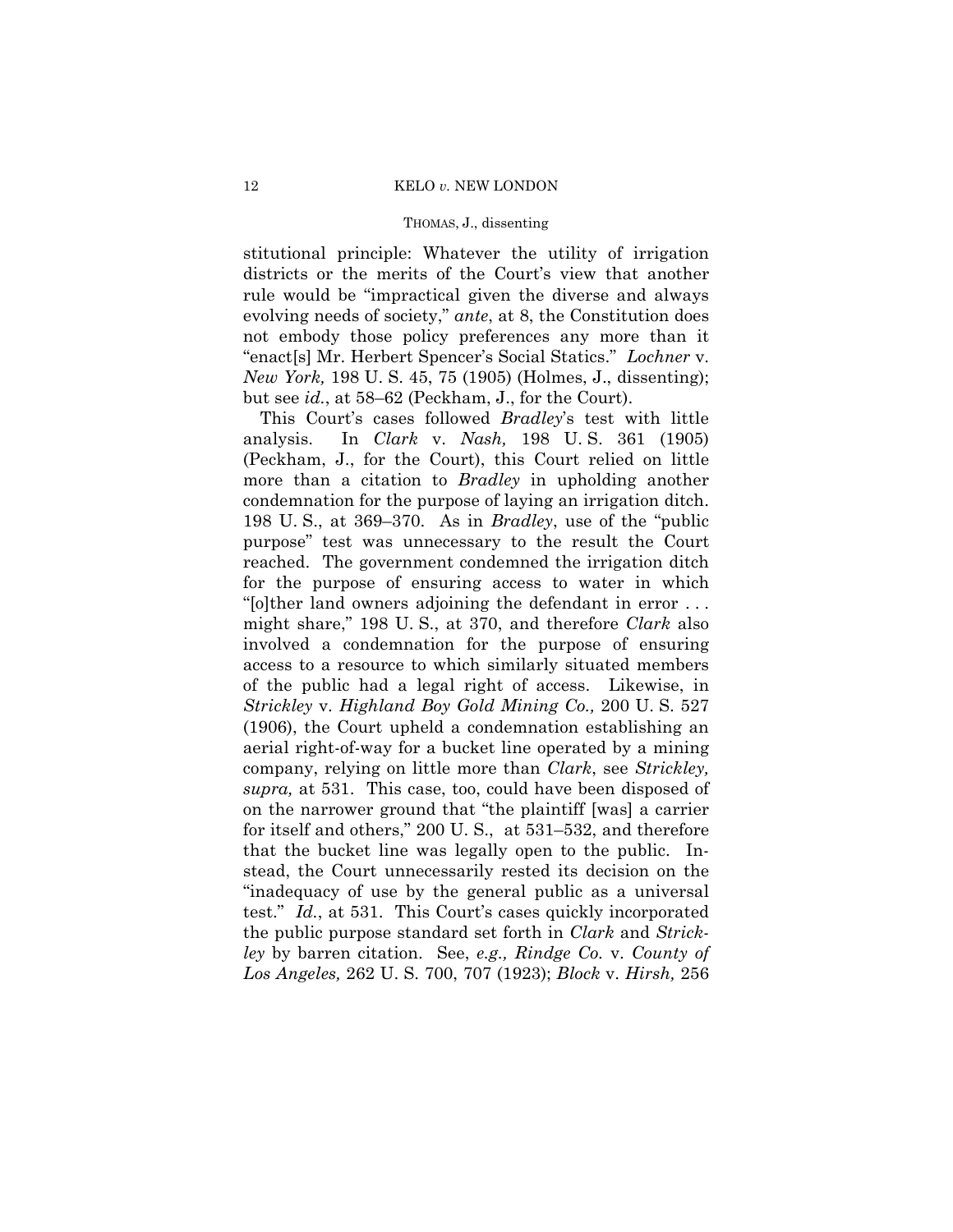U. S. 135, 155 (1921); *Mt. Vernon-Woodberry Cotton Duck Co.* v. *Alabama Interstate Power Co.,* 240 U. S. 30, 32 (1916); *OíNeill* v. *Leamer,* 239 U. S. 244, 253 (1915).

# B

A second line of this Court's cases also deviated from the Public Use Clause's original meaning by allowing legislatures to define the scope of valid "public uses." *United States* v. *Gettysburg Electric R. Co.,* 160 U. S. 668 (1896), involved the question whether Congress' decision to condemn certain private land for the purpose of building battlefield memorials at Gettysburg, Pennsylvania, was for a public use.  $Id.$ , at 679–680. Since the Federal Government was to use the lands in question, *id.*, at 682, there is no doubt that it was a public use under any reasonable standard. Nonetheless, the Court, speaking through Justice Peckham, declared that "when the legislature has declared the use or purpose to be a public one, its judgment will be respected by the courts, unless the use be palpably without reasonable foundation.î *Id.*, at 680. As it had with the "public purpose" dictum in *Bradley*, *supra*, the Court quickly incorporated this dictum into its Public Use Clause cases with little discussion. See, *e.g., United States ex rel. TVA* v. *Welch,* 327 U. S. 546, 552 (1946); *Old Dominion Land Co.* v. *United States,* 269 U. S. 55, 66 (1925).

 There is no justification, however, for affording almost insurmountable deference to legislative conclusions that a use serves a "public use." To begin with, a court owes no deference to a legislature's judgment concerning the quintessentially legal question of whether the government owns, or the public has a legal right to use, the taken property. Even under the "public purpose" interpretation, moreover, it is most implausible that the Framers intended to defer to legislatures as to what satisfies the Public Use Clause, uniquely among all the express provi-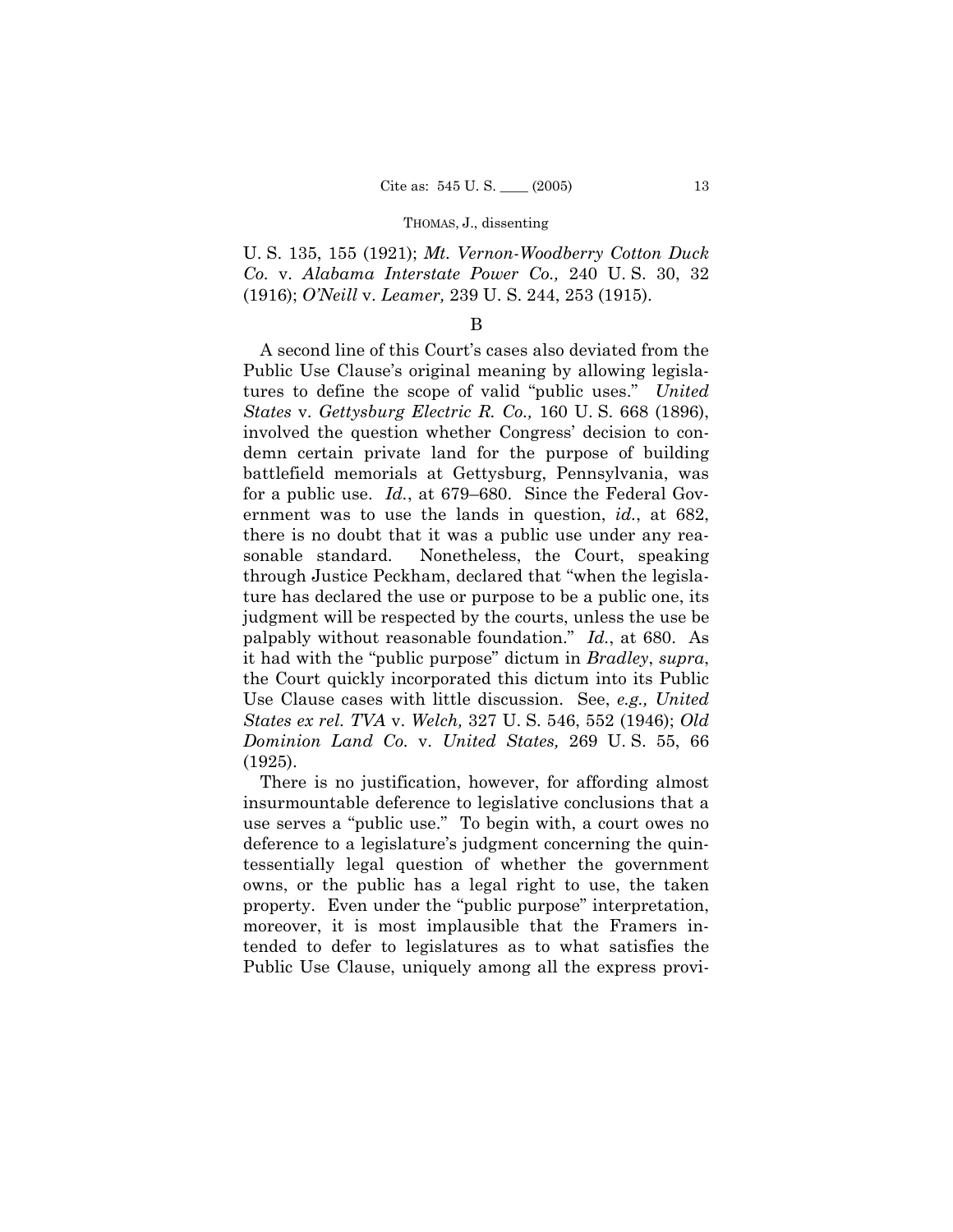sions of the Bill of Rights. We would not defer to a legislatureís determination of the various circumstances that establish, for example, when a search of a home would be reasonable, see, *e.g., Payton* v. *New York,* 445 U. S. 573,  $589-590$  (1980), or when a convicted double-murderer may be shackled during a sentencing proceeding without onthe-record findings, see *Deck* v. *Missouri,* 544 U. S. \_\_\_ (2005), or when state law creates a property interest protected by the Due Process Clause, see, *e.g., Castle Rock* v. *Gonzales, post,* at \_\_; *Board of Regents of State Colleges* v. *Roth,* 408 U. S. 564, 576 (1972); *Goldberg* v. *Kelly,* 397 U. S. 254, 262–263 (1970).

 Still worse, it is backwards to adopt a searching standard of constitutional review for nontraditional property interests, such as welfare benefits, see, *e.g.*, *Goldberg*, supra, while deferring to the legislature's determination as to what constitutes a public use when it exercises the power of eminent domain, and thereby invades individuals' traditional rights in real property. The Court has elsewhere recognized "the overriding respect for the sanctity of the home that has been embedded in our traditions since the origins of the Republic," *Payton*, *supra*, at 601, when the issue is only whether the government may search a home. Yet today the Court tells us that we are not to "second-guess the City's considered judgments," *ante*, at 18, when the issue is, instead, whether the government may take the infinitely more intrusive step of tearing down petitionersí homes. Something has gone seriously awry with this Court's interpretation of the Constitution. Though citizens are safe from the government in their homes, the homes themselves are not. Once one accepts, as the Court at least nominally does, *ante*, at 6, that the Public Use Clause is a limit on the eminent domain power of the Federal Government and the States, there is no justification for the almost complete deference it grants to legislatures as to what satisfies it.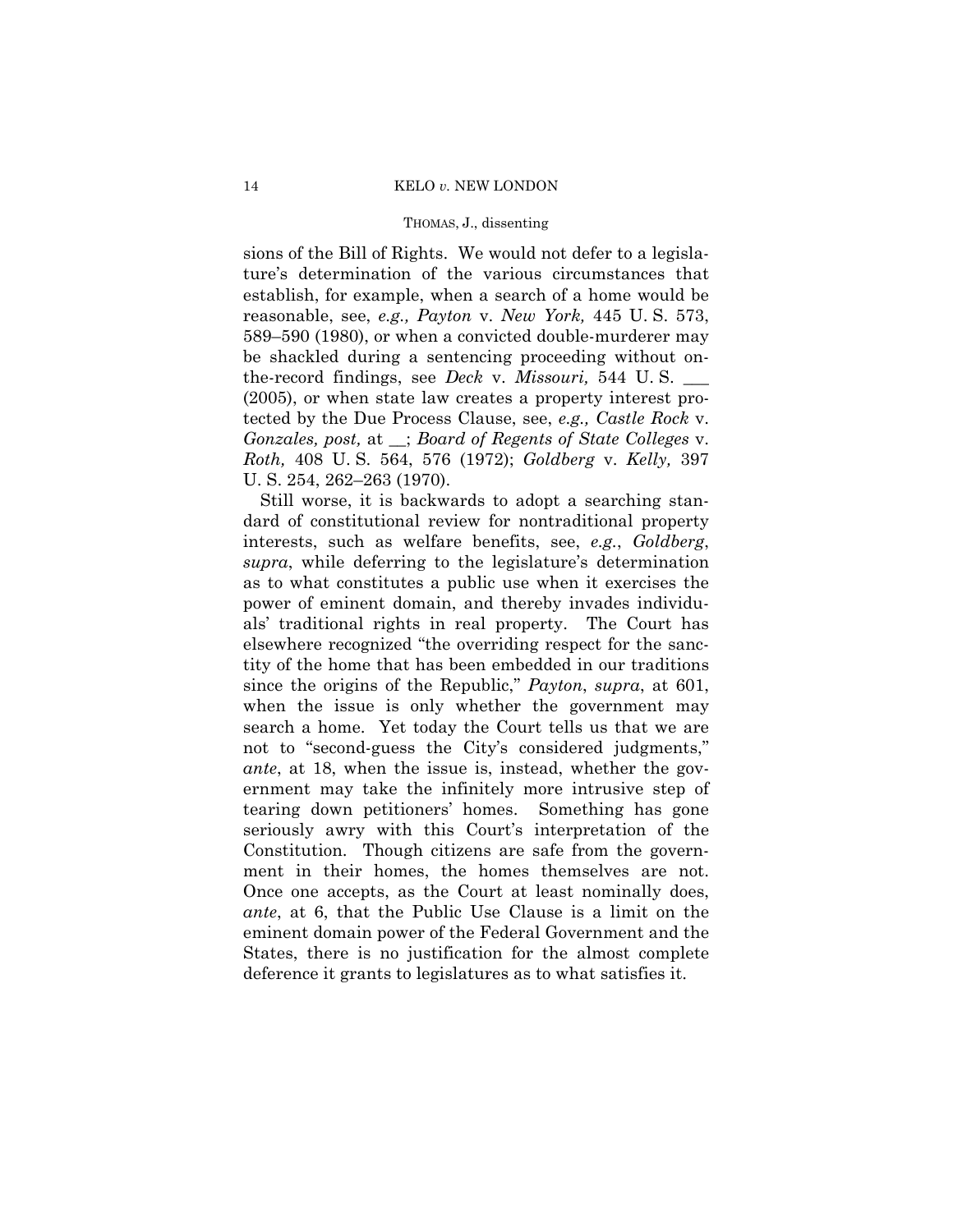### $\Gamma$

 These two misguided lines of precedent converged in *Berman* v. *Parker,* 348 U. S. 26 (1954), and *Hawaii Housing Authority* v. *Midkiff,* 467 U. S. 229 (1984). Relying on those lines of cases, the Court in *Berman* and *Midkiff* upheld condemnations for the purposes of slum clearance and land redistribution, respectively. "Subject to specific constitutional limitations," *Berman* proclaimed, "when the legislature has spoken, the public interest has been declared in terms well-nigh conclusive. In such cases the legislature, not the judiciary, is the main guardian of the public needs to be served by social legislation." 348 U.S., at 32. That reasoning was question begging, since the question to be decided was whether the "specific constitutional limitationî of the Public Use Clause prevented the taking of the appellant's (concededly "nonblighted") department store. *Id.*, at 31, 34. *Berman* also appeared to reason that any exercise by Congress of an enumerated power (in this case, its plenary power over the District of Columbia) was *per se* a "public use" under the Fifth Amendment. *Id.*, at 33. But the very point of the Public Use Clause is to limit that power. See *supra*, at 3–4.

 More fundamentally, *Berman* and *Midkiff* erred by equating the eminent domain power with the police power of States. See *Midkiff*, 467 U.S., at 240 ("The 'public use' requirement is . . . coterminous with the scope of a sovereign's police powers"); *Berman*, 348 U.S., at 32. Traditional uses of that regulatory power, such as the power to abate a nuisance, required no compensation whatsoever, see *Mugler* v. *Kansas*, 123 U. S. 623, 668–669 (1887), in sharp contrast to the takings power, which has always required compensation, see *supra*, at 3, and n. 1. The question whether the State can take property using the power of eminent domain is therefore distinct from the question whether it can regulate property pursuant to the police power. See, *e.g., Lucas* v. *South Carolina Coastal*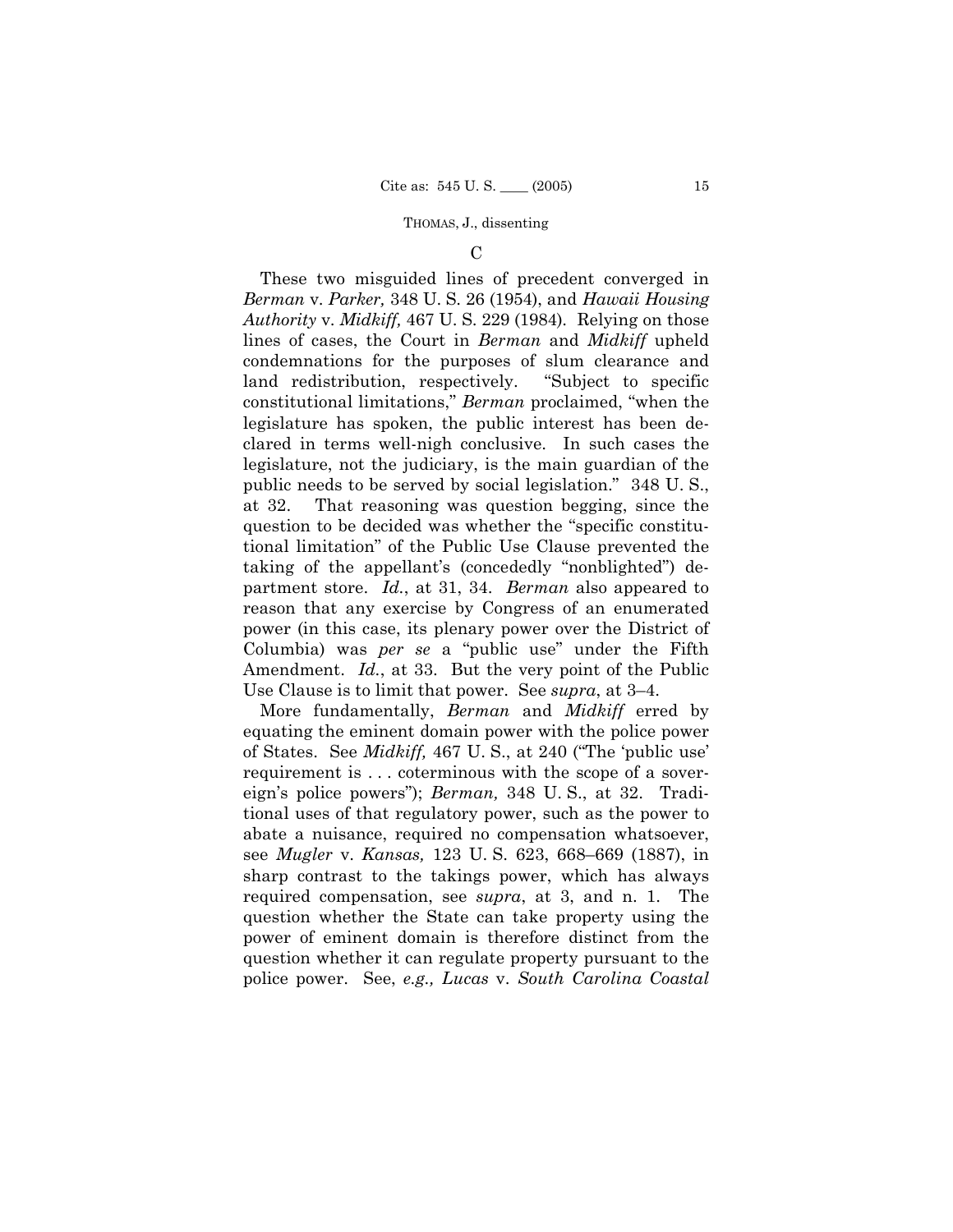*Council,* 505 U. S. 1003, 1014 (1992); *Mugler*, *supra*, at 668–669. In *Berman*, for example, if the slums at issue were truly "blighted," then state nuisance law, see, e.g., supra, at 5–6; *Lucas*, *supra*, at 1029, not the power of eminent domain, would provide the appropriate remedy. To construe the Public Use Clause to overlap with the States' police power conflates these two categories.<sup>3</sup>

The "public purpose" test applied by *Berman* and *Midkiff* also cannot be applied in principled manner. "When we depart from the natural import of the term 'public use,' and substitute for the simple idea of a public possession and occupation, that of public utility, public interest, common benefit, general advantage or convenience . . . we are afloat without any certain principle to guide us." *Bloodgood v. Mohawk & Hudson R. Co., 18 Wend. 9, 60*-61 (NY 1837) (opinion of Tracy, Sen.). Once one permits takings for public purposes in addition to public uses, no coherent principle limits what could constitute a valid public use-at least, none beyond JUSTICE O'CONNOR's (entirely proper) appeal to the text of the Constitution itself. See *ante*, at  $1-2$ ,  $8-13$  (dissenting opinion). I share the Courtís skepticism about a public use standard that requires courts to second-guess the policy wisdom of public works projects. *Ante*, at 16–19. The "public purpose" standard this Court has adopted, however, demands the

óóóóóó

<sup>3</sup>Some States also promoted the alienability of property by abolishing the feudal "quit rent" system, *i.e.*, long-term leases under which the proprietor reserved to himself the right to perpetual payment of rents from his tenant. See Vance, The Quest for Tenure in the United States, 33 Yale L. J. 248, 256-257, 260-263 (1923). In *Hawaii Housing Authority* v. *Midkiff,* 467 U. S. 229 (1984), the Court cited those state policies favoring the alienability of land as evidence that the government's eminent domain power was similarly expansive, see *id.*, at 241–242, and n. 5. But they were uses of the States' regulatory power, not the takings power, and therefore were irrelevant to the issue in *Midkiff*. This mismatch underscores the error of conflating a State's regulatory power with its taking power.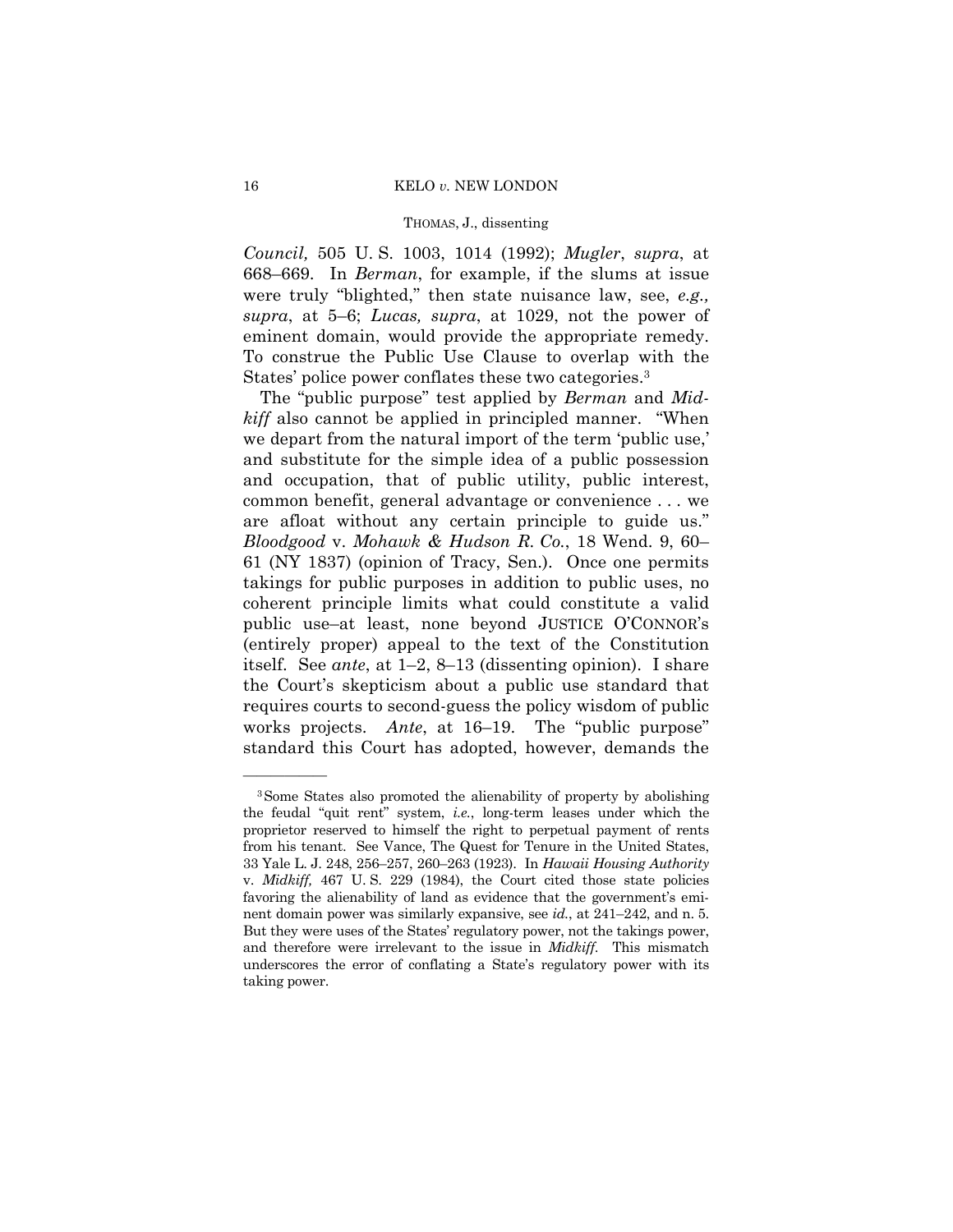use of such judgment, for the Court concedes that the Public Use Clause would forbid a purely private taking. *Ante*, at 7–8. It is difficult to imagine how a court could find that a taking was purely private except by determining that the taking did not, in fact, rationally advance the public interest. Cf. *ante*, at 9–10 (O'CONNOR, J., dissenting) (noting the complicated inquiry the Court's test requires). The Court is therefore wrong to criticize the "actual use" test as "difficult to administer." Ante, at 8. It is far easier to analyze whether the government owns or the public has a legal right to use the taken property than to ask whether the taking has a "purely private purpose"unless the Court means to eliminate public use scrutiny of takings entirely. *Ante*, at 7-8, 16-17. Obliterating a provision of the Constitution, of course, guarantees that it will not be misapplied.

 For all these reasons, I would revisit our Public Use Clause cases and consider returning to the original meaning of the Public Use Clause: that the government may take property only if it actually uses or gives the public a legal right to use the property.

### IV

The consequences of today's decision are not difficult to predict, and promise to be harmful. So-called "urban renewal" programs provide some compensation for the properties they take, but no compensation is possible for the subjective value of these lands to the individuals displaced and the indignity inflicted by uprooting them from their homes. Allowing the government to take property solely for public purposes is bad enough, but extending the concept of public purpose to encompass any economically beneficial goal guarantees that these losses will fall disproportionately on poor communities. Those communities are not only systematically less likely to put their lands to the highest and best social use, but are also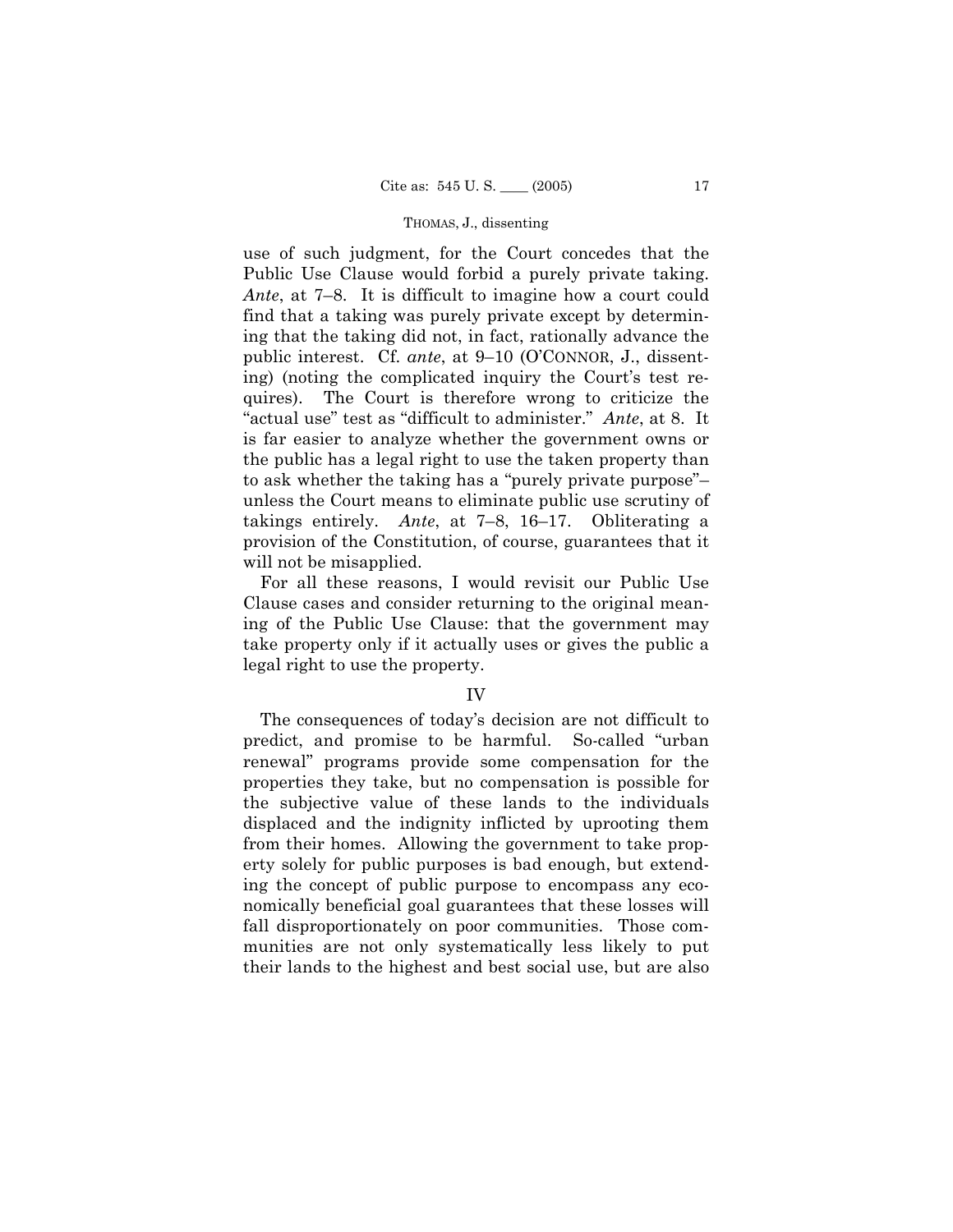### THOMAS, J., dissenting

the least politically powerful. If ever there were justification for intrusive judicial review of constitutional provisions that protect "discrete and insular minorities," United States v. Carolene Products Co., 304 U.S. 144, 152, n. 4 (1938), surely that principle would apply with great force to the powerless groups and individuals the Public Use Clause protects. The deferential standard this Court has adopted for the Public Use Clause is therefore deeply It encourages "those citizens with disperverse. proportionate influence and power in the political process, including large corporations and development firms" to victimize the weak. Ante, at 11 (O'CONNOR, J., dissenting).

Those incentives have made the legacy of this Court's "public purpose" test an unhappy one. In the 1950's, no doubt emboldened in part by the expansive understanding of "public use" this Court adopted in Berman, cities "rushed to draw plans" for downtown development. B. Frieden & L. Sagalayn, Downtown, Inc. How America Rebuilds Cities 17 (1989). "Of all the families displaced by urban renewal from 1949 through 1963, 63 percent of those whose race was known were nonwhite, and of these families, 56 percent of nonwhites and 38 percent of whites had incomes low enough to qualify for public housing, which, however, was seldom available to them."  $Id$ , at 28. Public works projects in the 1950's and 1960's destroyed predominantly minority communities in St. Paul, Minnesota, and Baltimore, Maryland. Id., at 28-29. In 1981, urban planners in Detroit, Michigan, uprooted the largely "lower-income and elderly" Poletown neighborhood for the benefit of the General Motors Corporation. J. Wylie, Poletown: Community Betrayed 58 (1989). Urban renewal projects have long been associated with the displacement of blacks; "[i]n cities across the country, urban renewal came to be known as 'Negro removal.'" Pritchett, The "Public Menace" of Blight: Urban Renewal and the Private